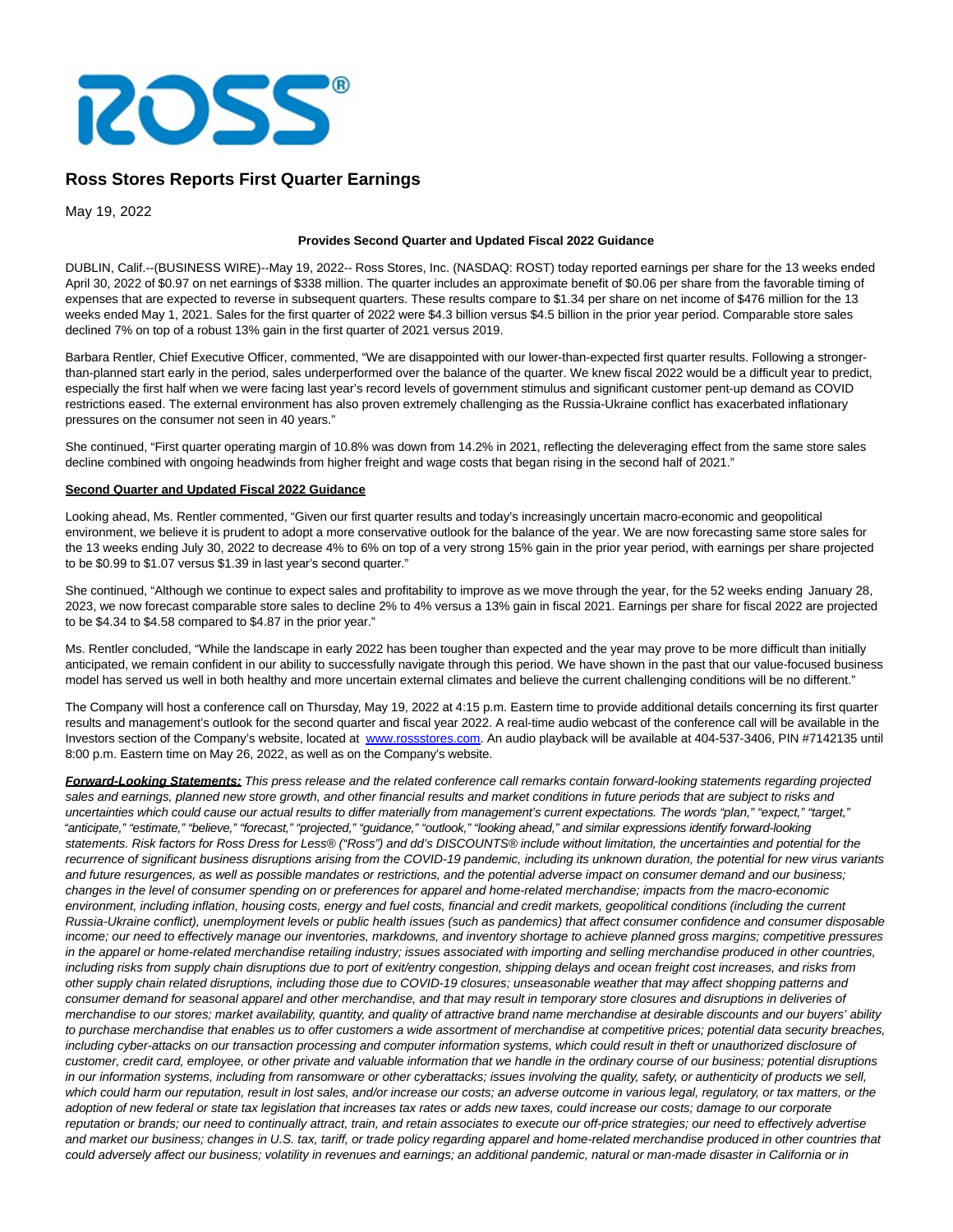another region where we have a concentration of stores, offices, or a distribution center; unexpected issues or costs from expanding in existing markets and entering new geographic markets; obtaining acceptable new store sites with favorable consumer demographics; and maintaining sufficient liquidity to support our continuing operations, new store openings, and ongoing capital expenditure plans. Other risk factors are set forth in our SEC filings including without limitation, the Form 10-K for fiscal 2021 and fiscal 2022 Form 8-Ks on file with the SEC. The factors underlying our forecasts are dynamic and subject to change. As a result, our forecasts speak only as of the date they are given and do not necessarily reflect our outlook at any other point in time. We do not undertake to update or revise these forward-looking statements.

Ross Stores, Inc. is an S&P 500, Fortune 500, and Nasdaq 100 (ROST) company headquartered in Dublin, California, with fiscal 2021 revenues of \$18.9 billion. Currently, the Company operates Ross Dress for Less® ("Ross"), the largest off-price apparel and home fashion chain in the United States with 1,648 locations in 40 states, the District of Columbia, and Guam. Ross offers first-quality, in-season, name brand and designer apparel, accessories, footwear, and home fashions for the entire family at savings of 20% to 60% off department and specialty store regular prices every day. The Company also operates 303 dd's DISCOUNTS ® stores in 21 states that feature a more moderately-priced assortment of first-quality, in-season, name brand apparel, accessories, footwear, and home fashions for the entire family at savings of 20% to 70% off moderate department and discount store regular prices every day. Additional information is available at [www.rossstores.com.](https://cts.businesswire.com/ct/CT?id=smartlink&url=http%3A%2F%2Fwww.rossstores.com&esheet=52724798&newsitemid=20220519005820&lan=en-US&anchor=www.rossstores.com&index=2&md5=7ac62aa9f1a6f06e4c9a3e429c36cad7)

## **Ross Stores, Inc.**

#### **Condensed Consolidated Statements of Earnings**

|                                                                      | <b>Three Months Ended</b> |                    |
|----------------------------------------------------------------------|---------------------------|--------------------|
| (\$000, except stores and per share data, unaudited)                 | April 30, 2022            | May 1, 2021        |
| <b>Sales</b>                                                         | $$4,333,100 \$4,516,080$  |                    |
| <b>Costs and Expenses</b>                                            |                           |                    |
| Cost of goods sold                                                   | 3,196,446                 | 3,198,396          |
| Selling, general and administrative                                  | 669,496                   | 675,053            |
| Interest expense, net                                                | 17,696                    | 19,049             |
| Total costs and expenses                                             | 3,883,638                 | 3,892,498          |
| Earnings before taxes                                                | 449,462                   | 623,582            |
| Provision for taxes on earnings                                      | 111,017                   | 147,103            |
| Net earnings                                                         | 338,445 \$<br>\$          | 476,479            |
| <b>Earnings per share</b>                                            |                           |                    |
| Basic                                                                | 0.98 <sup>°</sup><br>\$   | 1.35               |
| <b>Diluted</b>                                                       | \$<br>$0.97$ \$           | 1.34               |
| Weighted-average shares outstanding (000)<br>Basic<br><b>Diluted</b> | 347,053<br>348,820        | 352,988<br>355,367 |
| Store count at end of period                                         | 1,951                     | 1,866              |
| Ross Stores, Inc.<br><b>Condensed Consolidated Balance Sheets</b>    |                           |                    |
| (\$000, unaudited)                                                   | April 30,<br>2022         | May 1, 2021        |
| <b>Assets</b>                                                        |                           |                    |
| <b>Current Assets</b>                                                |                           |                    |
| Cash and cash equivalents                                            | $$4,015,567$ \$5,367,006  |                    |
| Accounts receivable                                                  | 164,071                   | 167,139            |
| Merchandise inventory                                                | 2,673,551                 | 1,697,992          |
| Prepaid expenses and other                                           | 194,813                   | 199,391            |
| <b>Total current assets</b>                                          | 7,048,002                 | 7,431,528          |
| Property and equipment, net                                          | 2,887,926                 | 2,713,873          |
| Operating lease assets                                               | 3,057,641                 | 3,004,747          |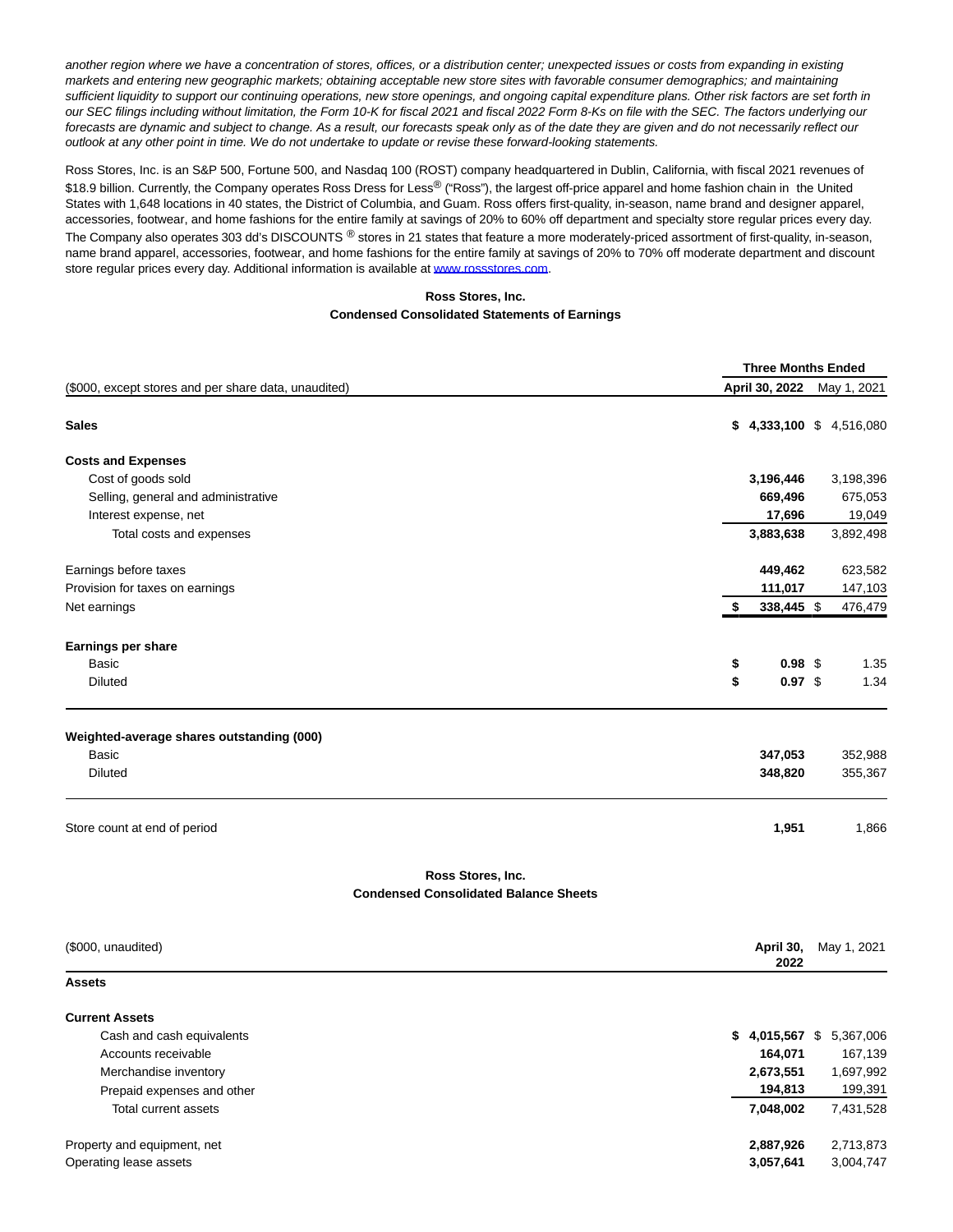| Other long-term assets                      | 240,129            | 245,715                   |
|---------------------------------------------|--------------------|---------------------------|
| Total assets                                |                    | \$13,233,698 \$13,395,863 |
| <b>Liabilities and Stockholders' Equity</b> |                    |                           |
| <b>Current Liabilities</b>                  |                    |                           |
| Accounts payable                            | \$<br>2,175,350 \$ | 2,574,780                 |
| Accrued expenses and other                  | 582,792            | 583,399                   |
| Current operating lease liabilities         | 635,799            | 599,838                   |
| Accrued payroll and benefits                | 272,760            | 323,165                   |
| Income taxes payable                        | 89,361             | 172,276                   |
| Current portion of long-term debt           |                    | 64,937                    |
| <b>Total current liabilities</b>            | 3,756,062          | 4,318,395                 |
| Long-term debt                              | 2,453,367          | 2,449,208                 |
| Non-current operating lease liabilities     | 2,567,286          | 2,542,358                 |
| Other long-term liabilities                 | 236,211            | 285,762                   |
| Deferred income taxes                       | 166,875            | 147,319                   |
| Commitments and contingencies               |                    |                           |
| <b>Stockholders' Equity</b>                 | 4,053,897          | 3,652,821                 |
| Total liabilities and stockholders' equity  |                    | \$13,233,698 \$13,395,863 |

# **Ross Stores, Inc.**

### **Condensed Consolidated Statements of Cash Flows**

|                                                                                                  |                  | <b>Three Months Ended</b> |  |  |  |
|--------------------------------------------------------------------------------------------------|------------------|---------------------------|--|--|--|
| (\$000, unaudited)                                                                               | April 30, 2022   | May 1, 2021               |  |  |  |
| <b>Cash Flows From Operating Activities</b>                                                      |                  |                           |  |  |  |
| Net earnings                                                                                     | 338,445 \$<br>\$ | 476,479                   |  |  |  |
| Adjustments to reconcile net earnings to net cash (used in) provided by in operating activities: |                  |                           |  |  |  |
| Depreciation and amortization                                                                    | 92,108           | 87,510                    |  |  |  |
| Stock-based compensation                                                                         | 36,071           | 28,674                    |  |  |  |
| Deferred income taxes                                                                            | 29,233           | 25,452                    |  |  |  |
| Change in assets and liabilities:                                                                |                  |                           |  |  |  |
| Merchandise inventory                                                                            | (411, 278)       | (189,010)                 |  |  |  |
| Other current assets                                                                             | (70, 331)        | (77, 246)                 |  |  |  |
| Accounts payable                                                                                 | (189, 888)       | 349,540                   |  |  |  |
| Other current liabilities                                                                        | (325,075)        | (71, 623)                 |  |  |  |
| Income taxes                                                                                     | 81,625           | 121,255                   |  |  |  |
| Operating lease assets and liabilities, net                                                      | 2,902            | 2,554                     |  |  |  |
| Other long-term, net                                                                             | (79)             | (765)                     |  |  |  |
| Net cash (used in) provided by operating activities                                              | (416, 267)       | 752,820                   |  |  |  |
| <b>Cash Flows From Investing Activities</b>                                                      |                  |                           |  |  |  |
| Additions to property and equipment                                                              | (109, 848)       | (136, 937)                |  |  |  |
| Net cash used in investing activities                                                            | (109, 848)       | (136, 937)                |  |  |  |
| <b>Cash Flows From Financing Activities</b>                                                      |                  |                           |  |  |  |
| Issuance of common stock related to stock plans                                                  | 5,917            | 6,063                     |  |  |  |
| Treasury stock purchased                                                                         | (38, 113)        | (47, 378)                 |  |  |  |
| Repurchase of common stock                                                                       | (239, 565)       |                           |  |  |  |
| Dividends paid                                                                                   | (108,908)        | (101, 519)                |  |  |  |
| Net cash used in financing activities                                                            | (380, 669)       | (142, 834)                |  |  |  |
|                                                                                                  |                  |                           |  |  |  |

Net (decrease) increase in cash, cash equivalents, and restricted cash and cash equivalents **(906,784)** 473,049